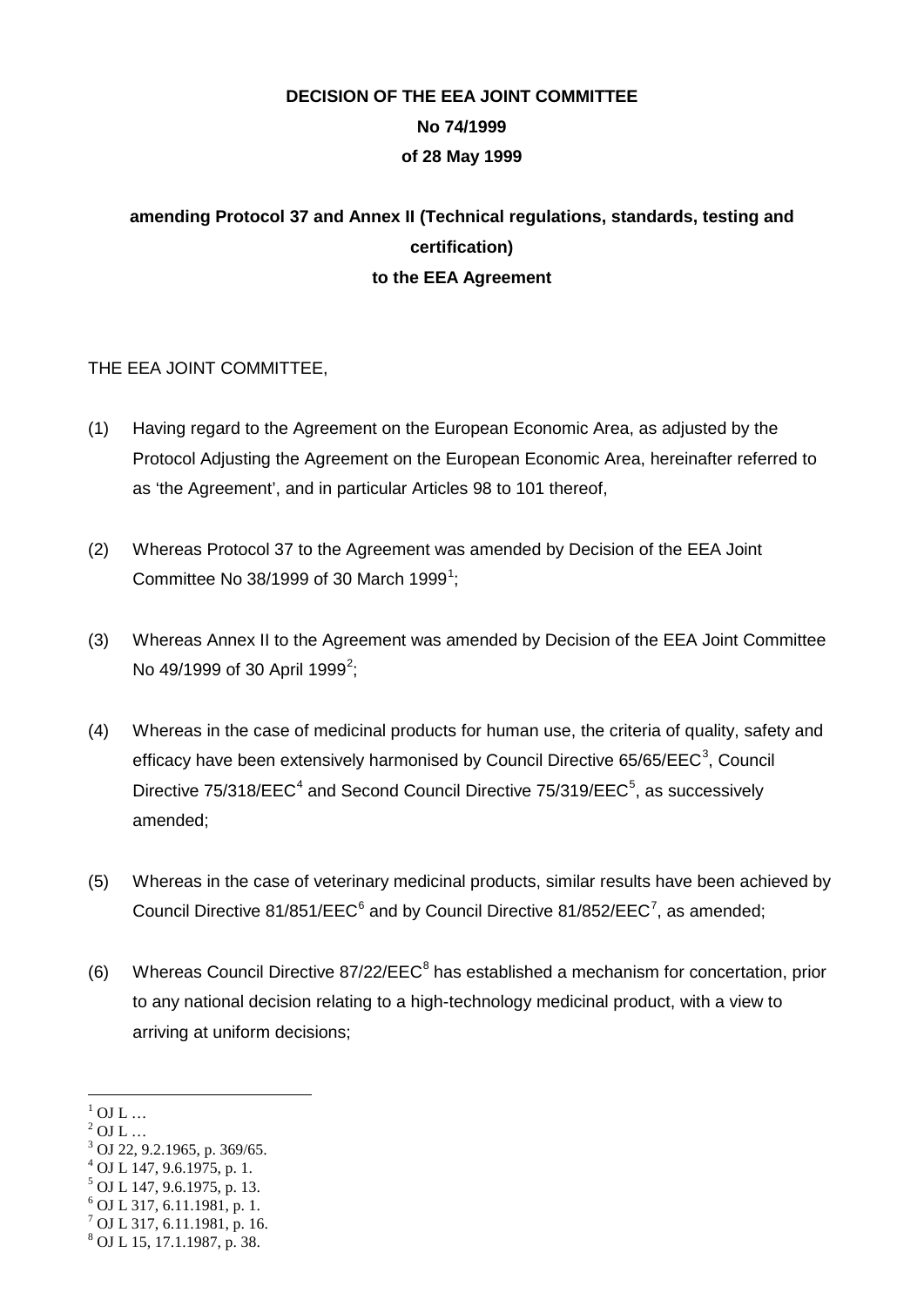- (7) Whereas experience within the Community following the entry into force of Directive 87/22/EEC showed that it was necessary to establish a centralised Community procedure for technologically advanced medicinal products; whereas this procedure is available to persons placing on the market medicinal products containing new active substances intended for use in human beings or in food-producing animals;
- (8) Whereas, therefore, the European Agency for the Evaluation of Medicinal Products, hereinafter referred to as 'the Agency' was established by Council Regulation (EEC) No 230[9](#page-0-6)/93 $\degree$ ; whereas it was necessary to ensure close cooperation between the Agency and scientists working in the Member States; whereas, therefore, exclusive responsibility for preparing opinions of the Agency on all matters relating to medicinal products for human use has been entrusted to the Committee for Proprietary Medicinal Products created by the Second Council Directive 75/319/EEC; whereas in respect of veterinary medicinal products this responsibility has been entrusted to the Committee for Veterinary Medicinal Products created by Directive 81/851/EEC;
- (9) Whereas the Agency is also responsible for coordinating the activities of the Member States in the field of the monitoring of adverse reaction to medicinal products (pharmacovigilance); whereas it was also necessary to make provision for the supervision of medicinal products authorised by the Community; whereas, to this end, the Agency coordinates the verification of compliance with the principles of good manufacturing practice, good laboratory practice and good clinical practice;
- (10) Whereas in the interest of public health it is necessary that decisions on the authorisation of such medicinal products should be based on the objective scientific criteria of the quality, safety and efficacy of the medicinal products concerned to the exclusion of economic and other considerations; whereas, however, Member States of the Community can exceptionally prohibit the use on their territory of medicinal products for human use which infringe objectively defined concepts of public order and public morality; whereas, moreover, a veterinary medicinal product may not be authorised by the Community if its use would contravene the legal measures laid down by the Community within the framework of the common agricultural policy;

<span id="page-1-0"></span><sup>9</sup> OJ L 214, 24.8.1993, p. 1.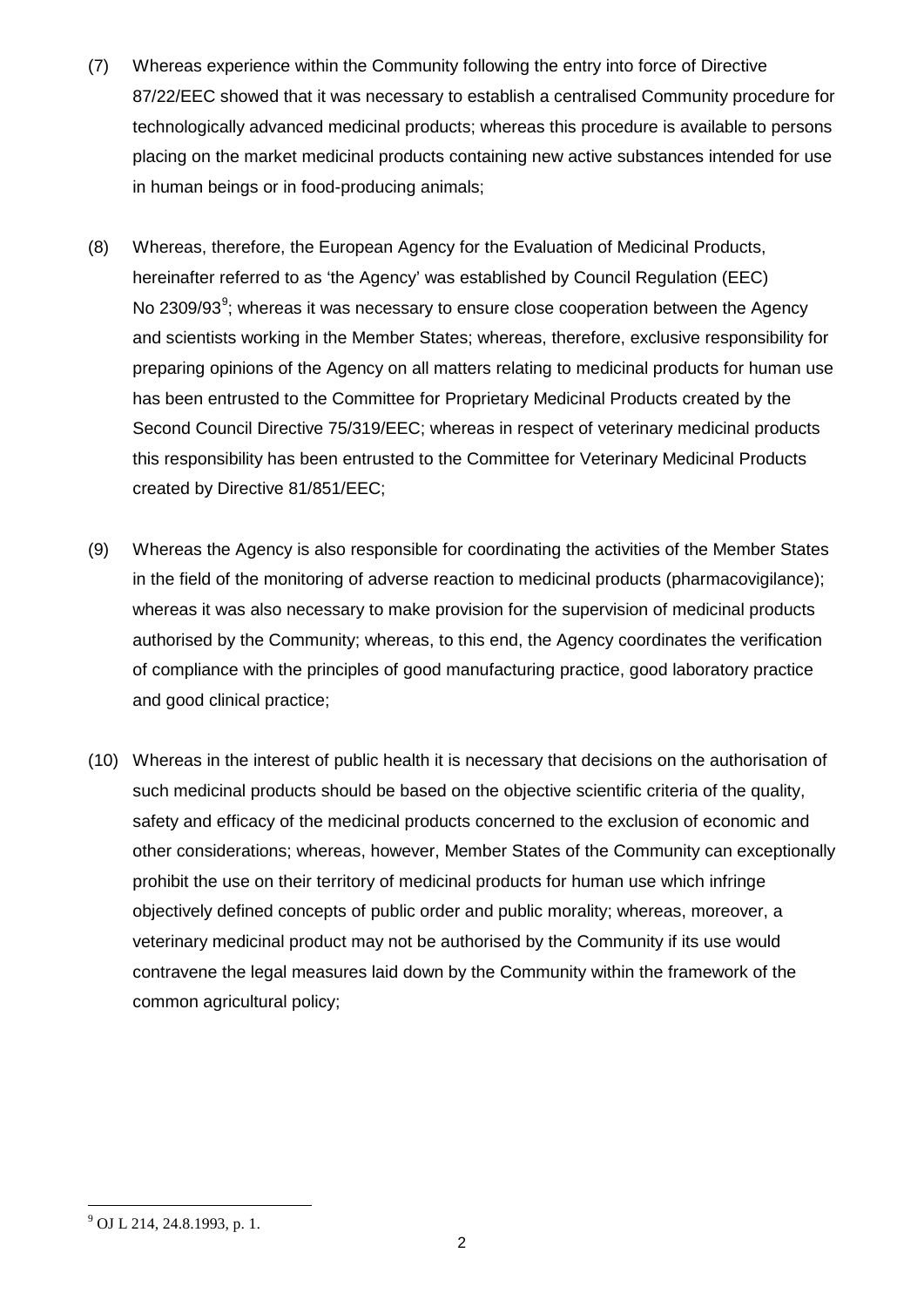- (11) Whereas Council Directive 93/39/EEC of 14 June 1993 amending Directives 65/65/EEC, 75/318/EEC and 75/319/EEC in respect of medicinal products<sup>[10](#page-1-0)</sup> provides that in the event of disagreement between Member States of the Community about the quality, safety or efficacy of a medicinal product which is subject to the decentralised Community authorisation procedure, the matter should be resolved by a binding Community Decision following a scientific evaluation of the issues involved; whereas similar provisions have been laid down in respect of veterinary medicinal products by Council Directive 93/40/EEC of 14 June 1993 amending Directives  $81/851/EEC$  and  $81/852/EEC<sup>11</sup>$  $81/852/EEC<sup>11</sup>$  $81/852/EEC<sup>11</sup>$ ;
- (12) Whereas it is paramount to ensure uniform protection of human and animal health and to protect consumers of medicinal products within the European Economic Area;
- (13) Whereas it is necessary to secure the proper functioning of the Agreement by adoption of uniform regulatory decisions primarily based on objective scientific criteria concerning the placing on the market and use of medicinal products;
- (14) Whereas, therefore, the relevant Community legislation and principles on a centralised procedure for technologically advanced medicinal products and medicinal products containing new active substances which are intended for use in human beings or in food-producing animals, as well as the legislation on a decentralised procedure providing that in the event of disagreement between the Contracting Parties about the quality, safety and efficacy of a medicinal product the matter shall be resolved by a binding decision following a scientific evaluation of the issues involved, shall be incorporated into the Agreement by amendment of Annex II thereto;
- (15) Whereas, as it is called for by the good functioning of the Agreement, representatives from the competent authorities of the EFTA States concerned shall be associated with the work of the Committee for Proprietary Medicinal Products created by the Second Council Directive 75/319/EEC and the Committee for Veterinary Medicinal Products created by Directive 81/851/EEC;

 <sup>10</sup> OJ L 214, 24.8.1993, p. 22.

<span id="page-2-0"></span> $11$  OJ L 214, 24, 8, 1993, p. 31.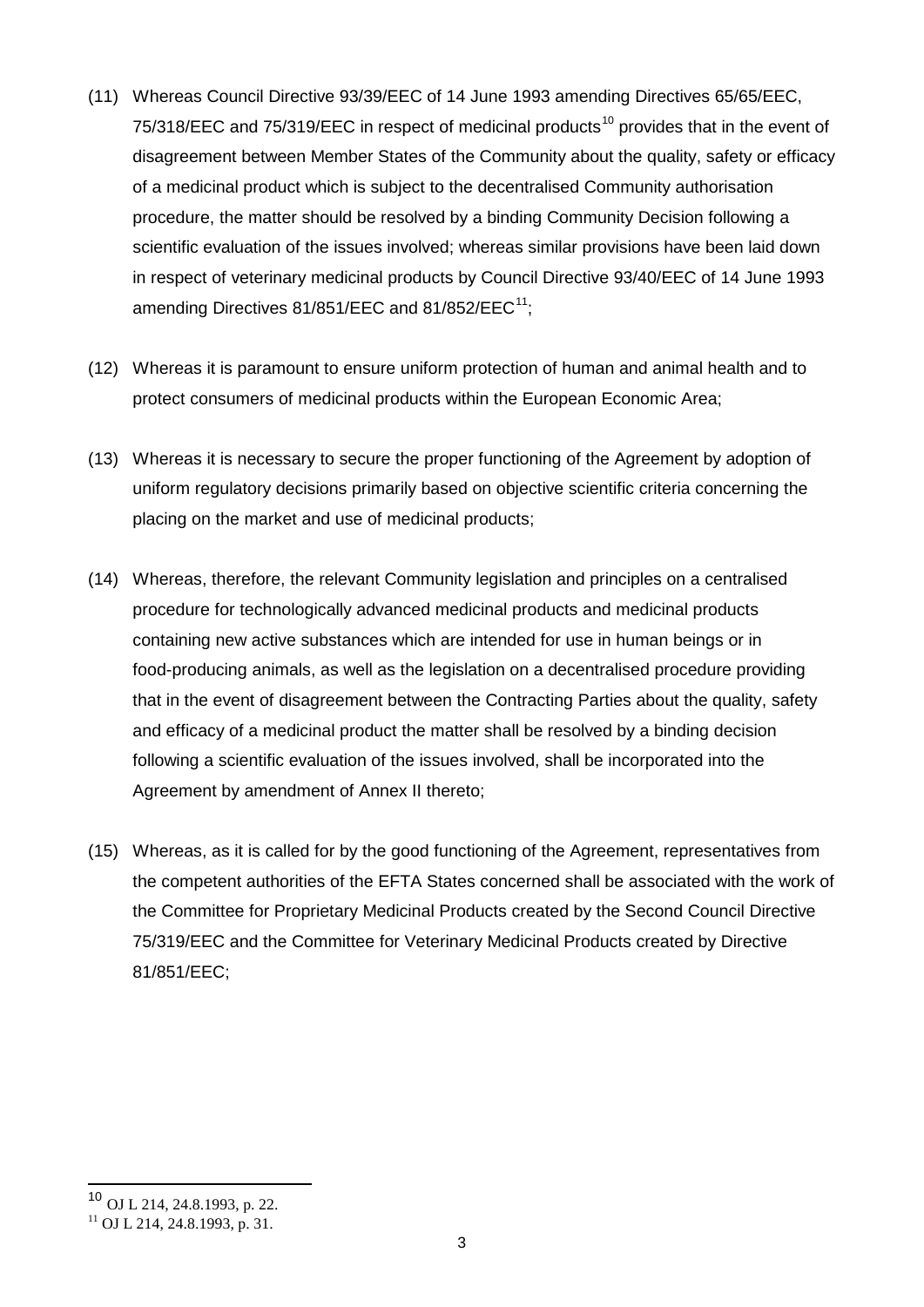- (16) Whereas it is therefore necessary to amend Protocol 37 which lists committees to the work of which experts from EFTA States shall be associated when it is called for by the good functioning of the Agreement;
- (17) Whereas it is necessary to amend Annex II to the Agreement in connection with the amendment of Protocol 37 in order to specify the detailed arrangements of association,

HAS DECIDED AS FOLLOWS:

#### *Article 1*

Protocol 37 to the Agreement shall be amended as specified in Annex I to this Decision.

#### *Article 2*

Annex II to the Agreement shall be amended as specified in Annex II to this Decision.

# *Article 3*

The texts of Council Directives 93/39/EEC, 93/40/EEC and 93/41/EEC, Council Regulations (EEC) No 2309/93 and (EC) No 297/95 and Commission Regulations (EC) No 540/95, (EC) No 541/95, (EC) No 542/95 and (EC) No 2141/96 in the Icelandic and Norwegian languages, which are annexed to the respective language versions of this Decision, are authentic.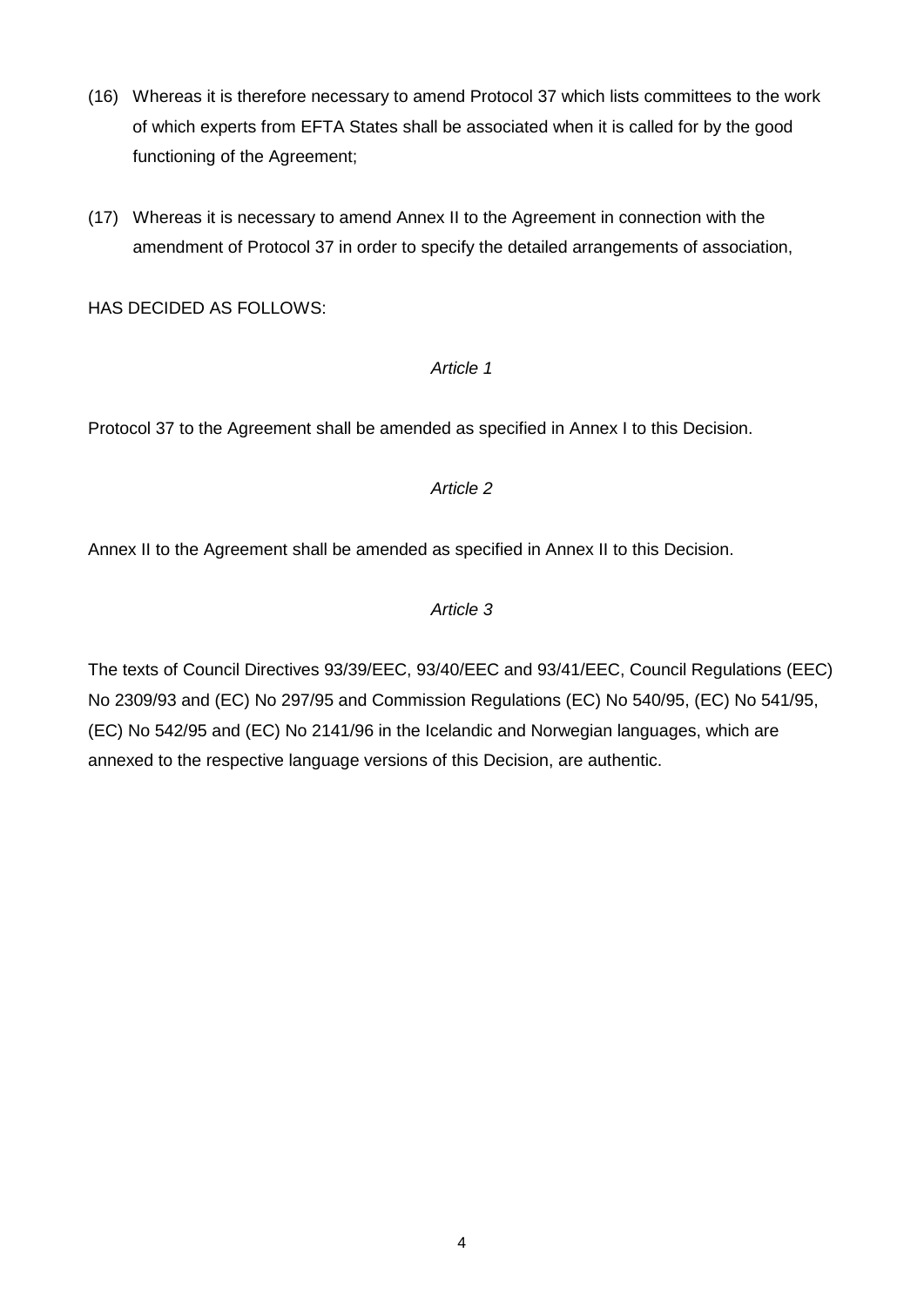#### *Article 4*

Dates concerning the entry into force or implementation of the acts mentioned in Annex II to this Decision shall for the purposes of the Agreement, be read as follows:

- where the date of entry into force or implementation of the act precedes the date of entry into force of this Decision, the date of entry into force of this Decision shall apply;
- where the date of entry into force or implementation of the act is after the date of entry into force of this Decision, the date of entry into force or implementation of the act shall apply.

# *Article 5*

This Decision shall enter into force on 29 May 1999 provided that all the notifications under Article 103(1) of the Agreement have been made to the EEA Joint Committee.

#### *Article 6*

This Decision shall be published in the EEA Section of, and in the EEA Supplement to, the *Official Journal of the European Communities*.

Done at Brussels, 28 May 1999.

# *For the EEA Joint Committee The President*

*F. Barbaso*

*The Secretaries to the EEA Joint Committee*

*G. Vik E. Gerner*

*\_\_\_\_\_\_\_*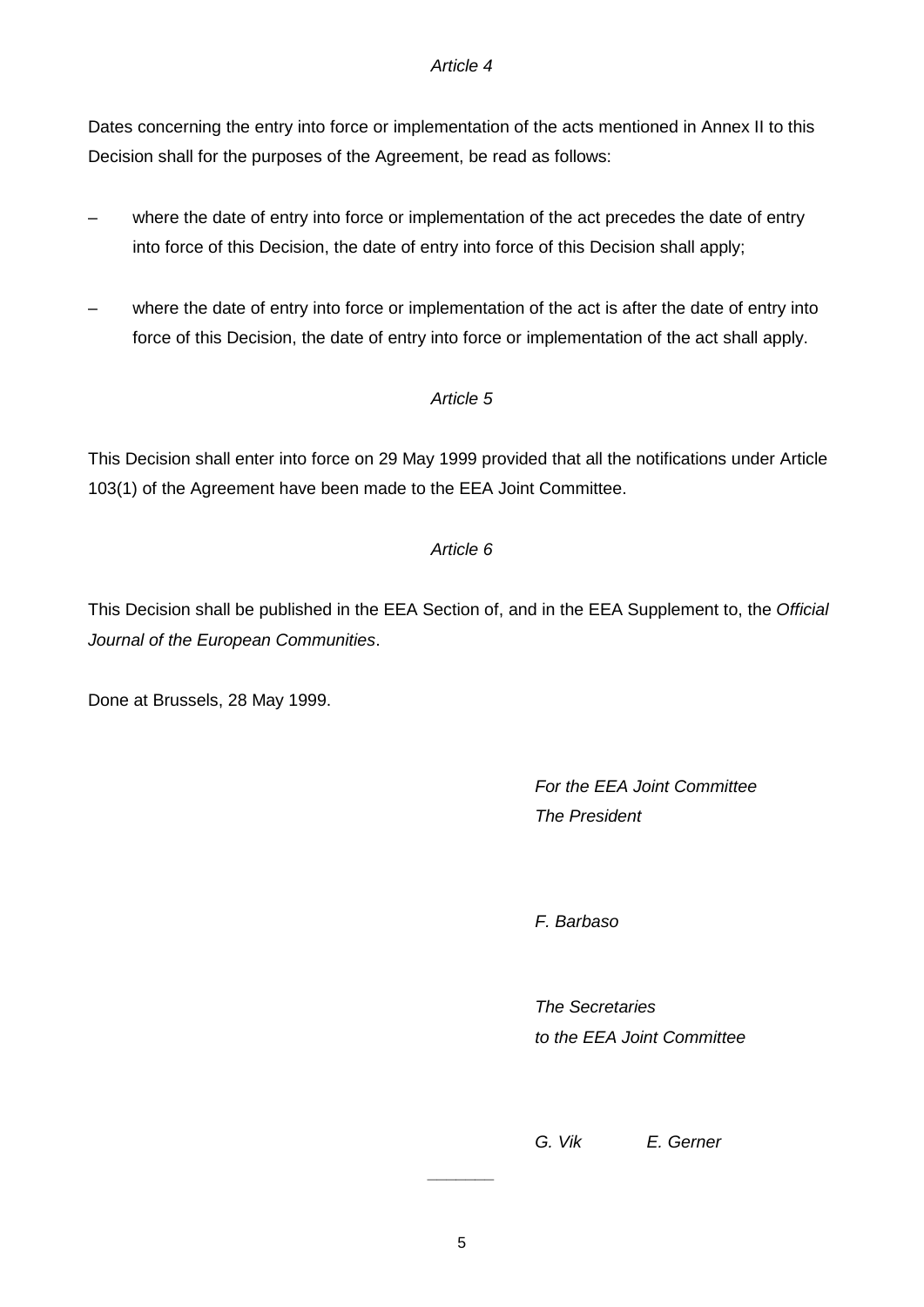# *ANNEX I*

### *to Decision of the EEA Joint Committee No 74/1999*

Protocol 37 (containing the list provided for in Article 101) to the Agreement shall be amended as specified below.

The following shall be added in Protocol 37 to the Agreement:

'10. Committee for Proprietary Medicinal Products (Second Council Directive 75/319/EEC);

 $\overline{\phantom{a}}$ 

11. Committee for Veterinary Medicinal Products (Council Directive 81/851/EEC)'.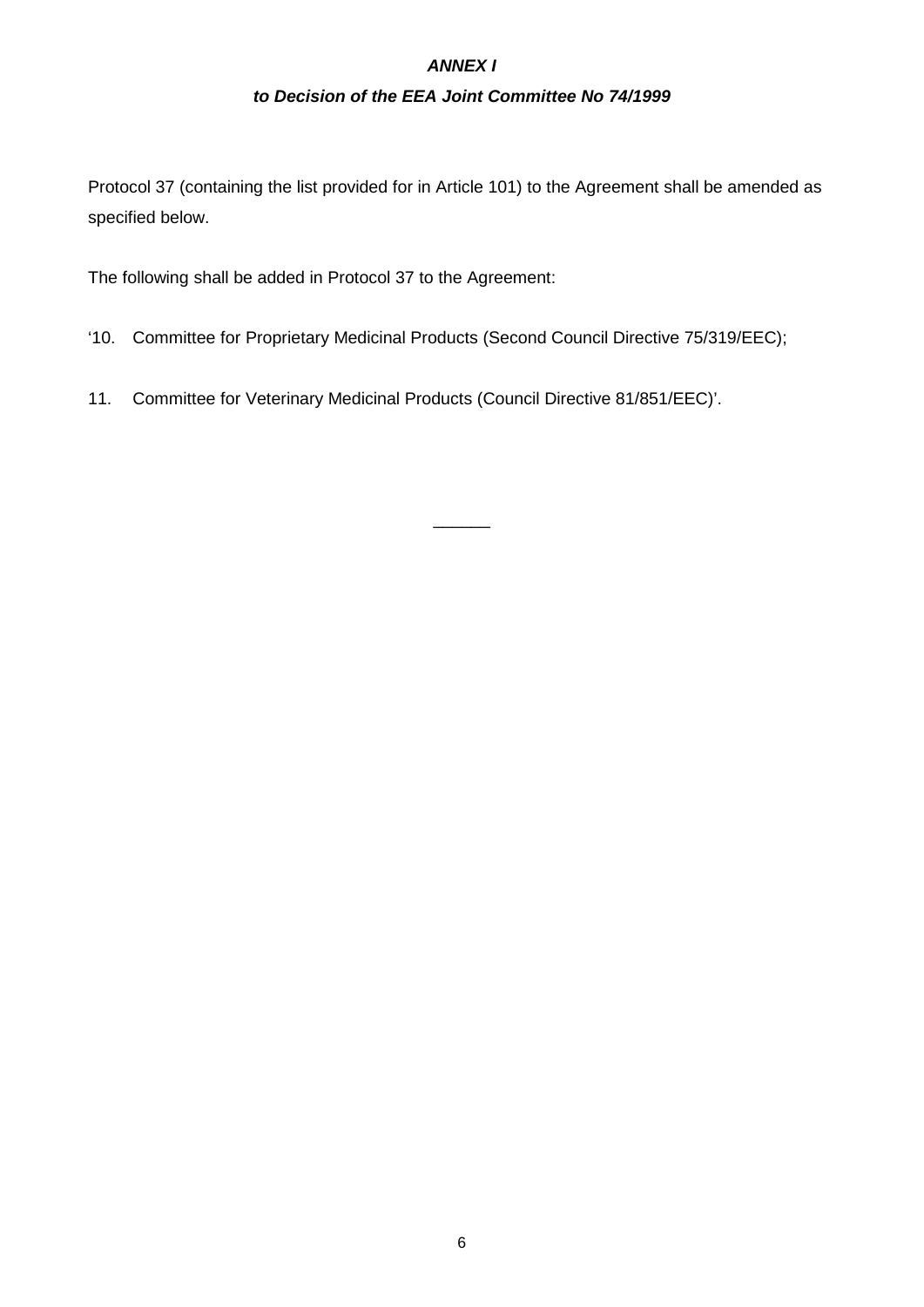# *ANNEX II*

#### *to Decision of the EEA Joint Committee No 74/1999*

Annex II (Technical regulations, standards, testing and certification), Chapter XIII (Medicinal products) to the Agreement shall be amended as specified below.

1. In the text of Chapter XIII of Annex II to the Agreement the following shall be inserted after the third paragraph:

'When decisions on approval of medicinal products are taken according to the Community procedures laid down in Council Regulation (EEC) No 2309/93, Second Council Directive 75/319/EEC, as amended by Council Directive 93/39/EEC, and Council Directive 81/852/EEC, as amended by Council Directive 93/40/EEC, the EFTA States will simultaneously take corresponding decisions on the basis of the relevant acts. The EEA Joint Committee shall be informed and shall periodically publish lists of such decisions in the EEA Supplement to the Official Journal.

The EFTA Surveillance Authority will monitor the application of the decisions taken by the EFTA States as provided for in Article 109 of the Agreement.

Where any of the relevant acts provide for Community procedures on the granting, suspension and withdrawal of a marketing authorisation as well as supervision, including pharmacovigilance, and inspections and sanctions, these and similar tasks shall be carried out by the competent authorities in the EFTA States, on the basis of the same obligations as those of the competent authorities of Community Member States.

Should any disagreement between the Contracting Parties arise as to the administration of these provisions, Part VII of the Agreement shall apply *mutatis mutandis*.

The EFTA States, Contracting Parties to this Agreement, shall participate in the work of the European Agency for the Evaluation of Medicinal Products (EMEA), hereinafter referred to as 'the Agency', as set up by Council Regulation (EEC) No 2309/93<sup>[1](#page-2-0)</sup>. Liechtenstein may participate in, and contribute financially to, the work of the Agency once its medicinal control authority disposes of the necessary technical means.

 $1$  OJ L 214, 24.8.1993, p. 1.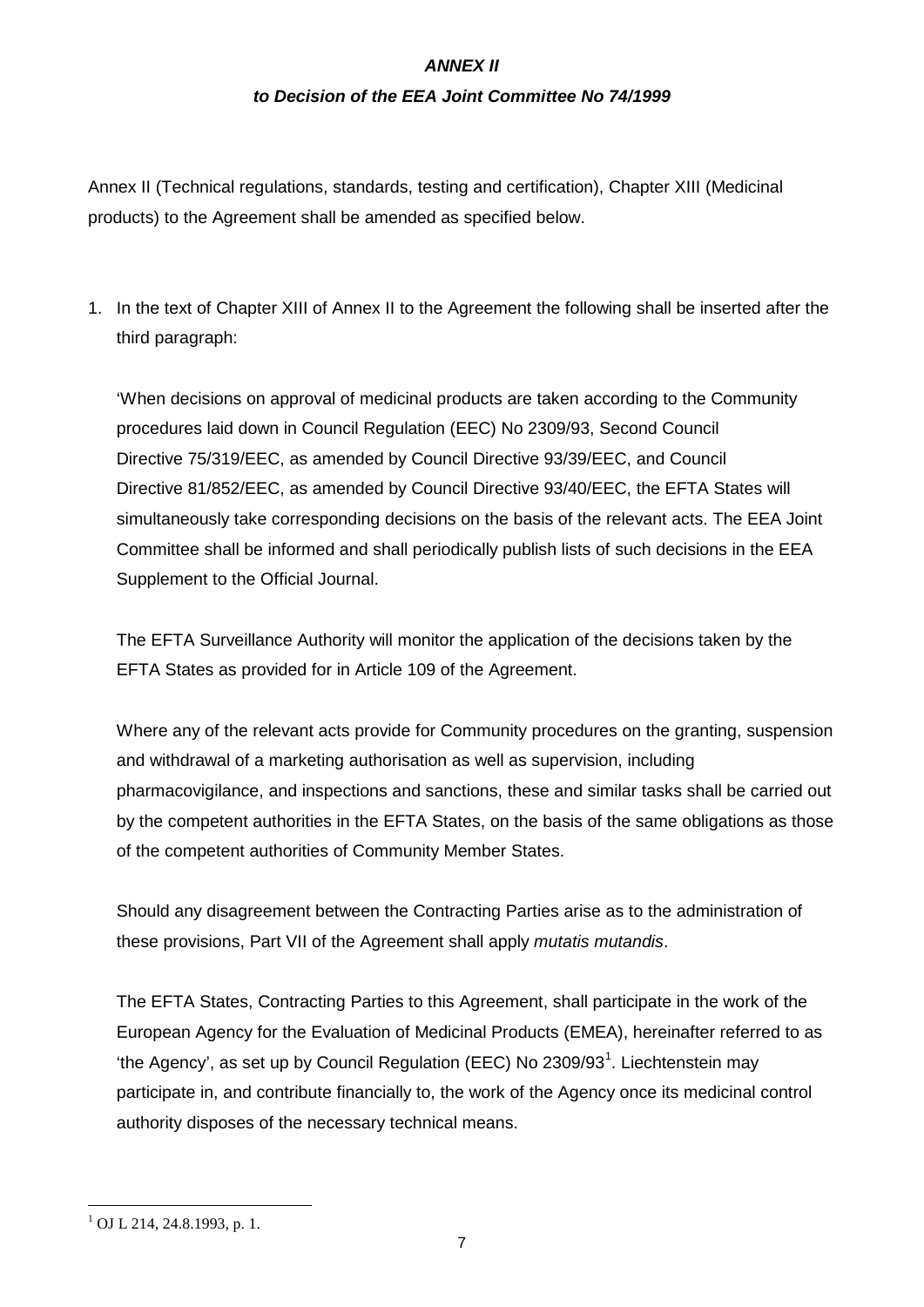The financial provisions of Title IV, Chapter 2, of Council Regulation (EEC) No 2309/93 shall apply to the participation of the EFTA States concerned in the work of the Agency.

The EFTA States concerned shall therefore, as from the entry into force of this Decision participate in the Community contribution referred to in Article 57(1) of Council Regulation (EEC) No 2309/93.

For this purpose the procedures laid down in Article 82(1)(a) and Protocol 32 of the Agreement shall apply *mutatis mutandis* with regard to the financial contribution of the EFTA States concerned to the abovementioned Community contribution.

The EFTA States concerned may send observers to meetings of the Agency's Management Board.

The EFTA States concerned shall be fully associated with the work of the Committee for Proprietary Medicinal Products (CPMP) and the Committee for Proprietary Veterinary Products (CVMP). The detailed arrangements of participation for the representatives of EFTA States shall be in accordance with the provisions of Title IV, Chapter 1, of Council Regulation (EEC) No 2309/93. Such representatives will, however, not participate in the voting and their positions shall be recorded separately. The position of Chairman shall be reserved for a member nominated by a Member State of the Community. The internal rules of procedure of these committees shall be amended in order to give full effect to the EFTA States' participation.

The EFTA States concerned shall fully participate in the Telematic Exchange of Information on Medicinal Products (IMP) programme.

The EFTA States concerned shall provide their national competent authorities and the marketing authorisation holders with the linguistic version of the marketing authorisations required to access their own market.

A marketing authorisation granted for a medicinal product following an opinion adopted by the competent EMEA scientific Committee in accordance with Article 9 or Article 31 of Council Regulation (EEC) No 2309/93 shall not be subject to any fees other than those referred to in Article 57(1) and Article 58 of Council Regulation (EEC) No 2309/93.

8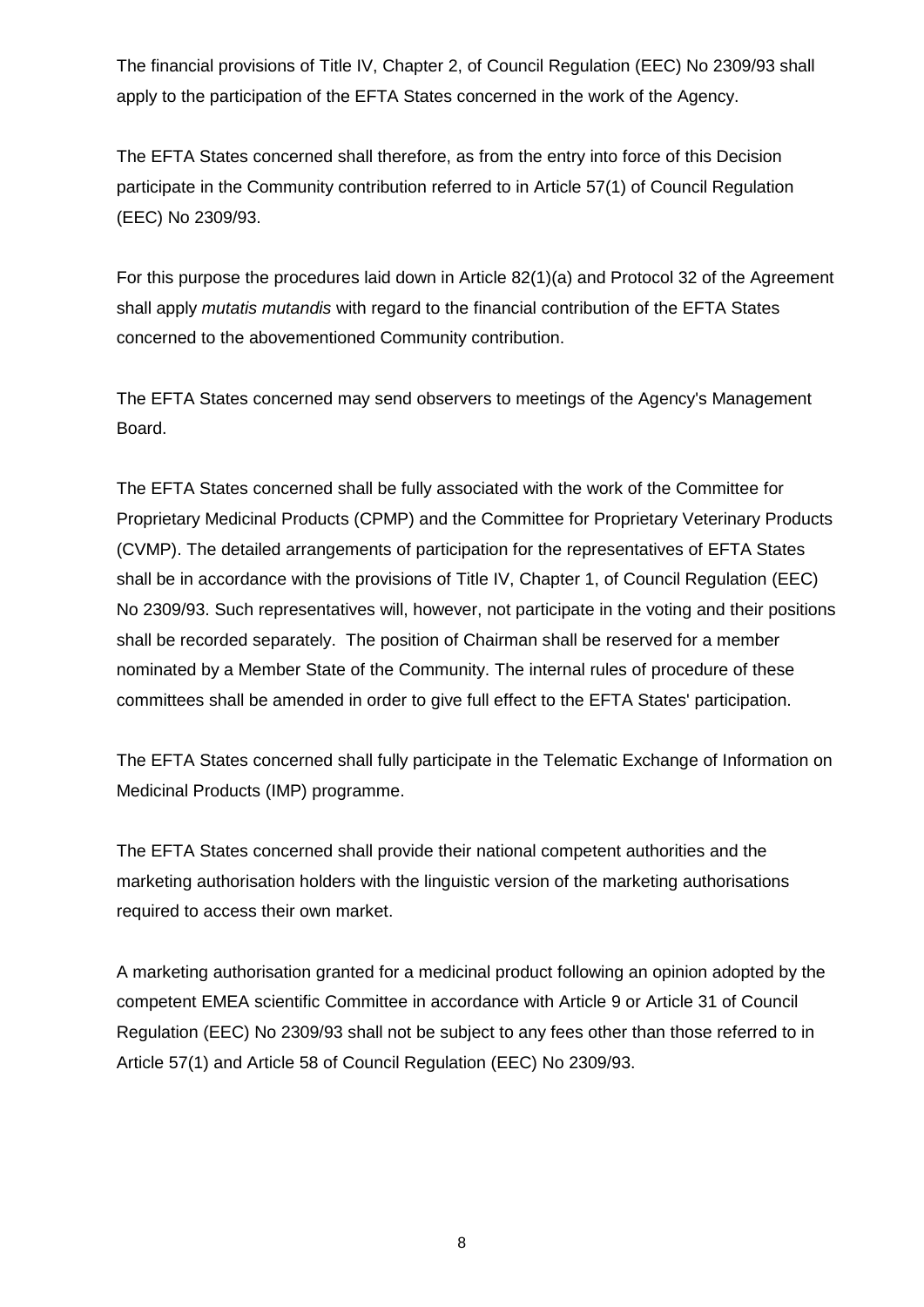The EFTA States concerned shall, within a time limit to be set by the EEA Joint Committee, inform the Agency of the national competent authorities responsible for work of the type undertaken by the Agency and nominate appropriate persons to represent those authorities in the scientific committees referred to above.

The Agency having legal personality shall enjoy in all the states of the Contracting Parties the most extensive legal capacity accorded to legal persons under their laws.

The EFTA States concerned shall apply to the Agency the Protocol of Privileges and Immunities of the European Communities.

By way of derogation from Article 12(2)(a) of the Conditions of employment of other servants of the European Communities, nationals of the EFTA States enjoying their full rights as citizens may be engaged under contract by the Executive Director of the Agency.'

2. The following indent shall be added in point 1 (Council Directive 65/65/EEC):

'– **393 L 0039**: Council Directive 93/39/EEC of 14 June 1993 (OJ L 214, 24.8.1993, p. 22).'

3. The following indent shall be added in point 2 (Council Directive 75/318/EEC):

'– **393 L 0039**: Council Directive 93/39/EEC of 14 June 1993 (OJ L 214, 24.8.1993, p. 22).'

4. The following indent shall be added in point 3 (Second Council Directive 75/319/EEC):

'– **393 L 0039**: Council Directive 93/39/EEC of 14 June 1993 (OJ L 214, 24.8.1993, p. 22).'

5. The following indent shall be added in point 5 (Council Directive 81/851/EEC):

<sup>&#</sup>x27;– **393 L 0040**: Council Directive 93/40/EEC of 14 June 1993 (OJ L 214, 24.8.1993, p. 31).'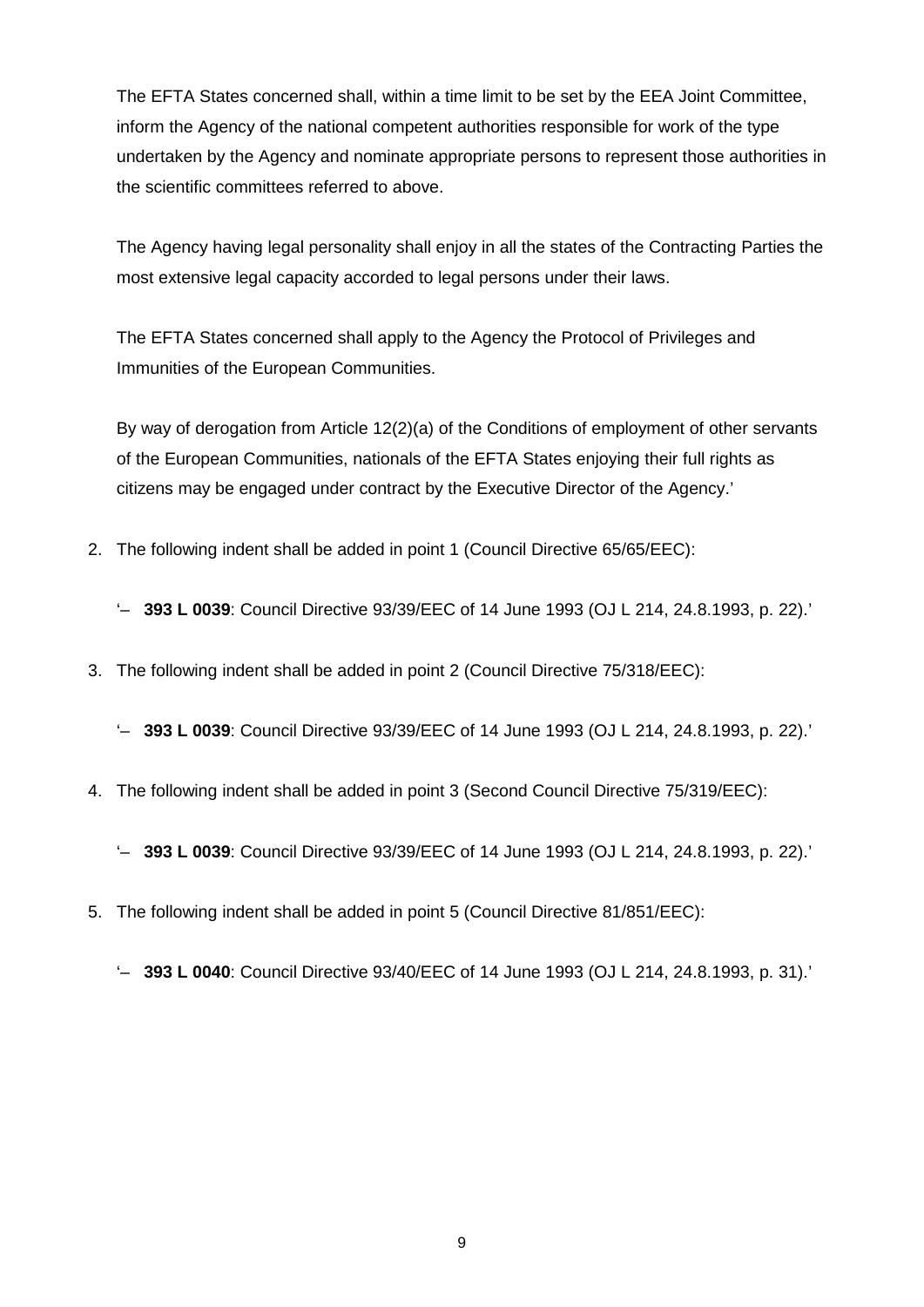- 6. The following indent shall be added in point 6 (Council Directive 81/852/EEC):
	- '– **393 L 0040**: Council Directive 93/40/EEC of 14 June 1993 (OJ L 214, 24.8.1993, p. 31).'
- 7. The text of point 8 (Council Directive 87/22/EEC) shall be replaced by:
	- '– **393 L 0041**: Council Directive 93/41/EEC of 14 June 1993 repealing Directive 87/22/EEC on the approximation of national measures relating to the placing on the market of hightechnology medicinal products, particularly those derived from biotechnology (OJ L 214, 24.8.1993, p. 40).'
- 8. The following new points shall be inserted after point 15 f (Council Directive 92/109/EEC):
	- '15 g. **393 R 2309**: Council Regulation (EEC) No 2309/93 of 22 July 1993 laying down procedures for the authorisation and supervision of medicinal products for human and veterinary use and establishing a European Agency for the evaluation of Medicinal Products (OJ L 214, 24.8.1993, p. 1).
	- 15 h. **395 R 0297**: Council Regulation (EC) No 297/95 of 10 February 1995 on fees payable to the European Agency for the Evaluation of Medicinal Products (OJ L 35, 15.2.1995, p. 1).
	- 15 i. **395 R 0540**: Commission Regulation (EC) No 540/95 of 10 March 1995 laying down the arrangements for reporting suspected unexpected adverse reactions which are not serious, whether arising in the Community or in a third country, to medicinal products for human or veterinary use authorised in accordance with the provisions of Council Regulation (EEC) No 2309/93 (OJ L 55, 11.3.1995, p. 5).
	- 15 j. **395 R 0541**: Commission Regulation (EC) No 541/95 of 10 March 1995 concerning the examination of variations to the terms of a marketing authorisation granted by a competent authority of a Member State (OJ L 55, 11.3.1995, p. 7).